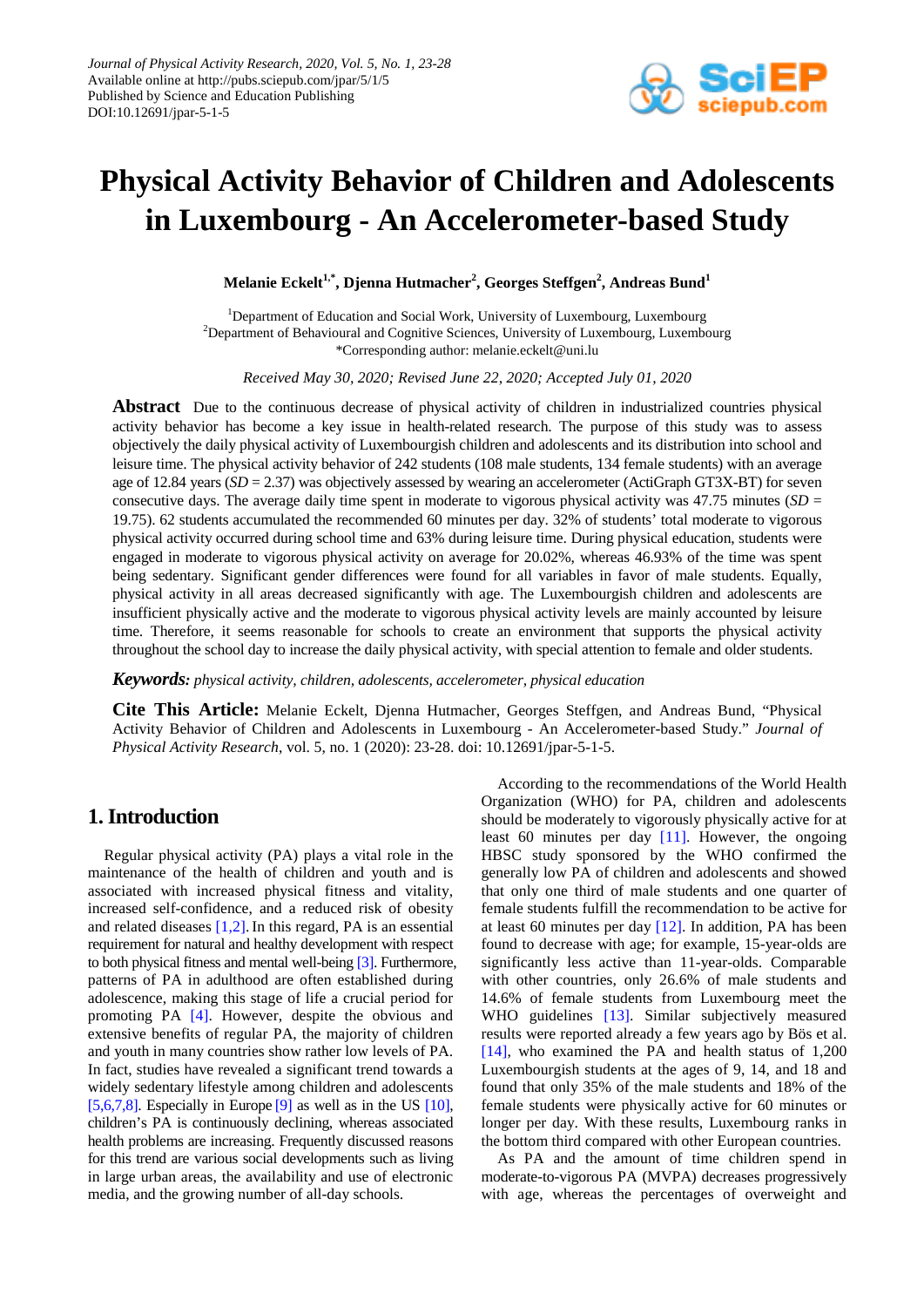obese students and time spent being sedentary increase from primary to secondary school  $[15,16]$ , the promotion of PA in children and adolescents has been identified as an important task. In this respect, physical education (PE) by far is the most common and promising approach that can be applied during the school day [\[17\].](#page-5-10) In addition to everyday activities and club sports, PE contributes to the amount of MVPA per day and, possibly more important, plays a crucial role in promoting PA and teaching the movement skills, knowledge, and attitudes required for an active lifestyle [\[17\].](#page-5-10) Nevertheless, studies indicate that the recommendation by the U.S. Department of Health and Human Services [\[18\]](#page-5-11) and the UK's Association for Physical Education [\[19\]](#page-5-12) to spend at least 50% of PE time on the MVPA level is only met by 2.9% of male students and 1.8% of female students [\[20\].](#page-5-13)

However, in the studies mentioned above and in many other studies, too, PA has been assessed subjectively via questionnaires, ignoring the fact that most people tend to overestimate their habitual PA [\[21\].](#page-5-14) In recent years, accelerometry has been recognized as the most accurate and reliable method for measuring both the amount and intensity of PA and the amount of sedentary behavior [\[22\].](#page-5-15) Therefore, the purpose of this study was to assess the daily PA of Luxembourgish children and adolescents objectively via accelerometer over seven consecutive days and thus to examine how many of them meet the PA guidelines of the WHO. Additional goals were to determine how much of the total amount of children's PA is composed of PA during school and PA during leisure time, to assess PA during regular PE lessons, and finally, to examine the extent to which gender and age predict these variables.

# **2. Methods**

#### **2.1. Participants**

A total of 312 students between the ages of 10 and 18 years from four primary and five secondary schools in Luxembourg participated in the study. Schools were randomly selected from the different geographical regions of Luxembourg. Overall, 24 classes from different grades (nine classes from Grade 4 and five classes each from Grades 7, 5, and 3) participated in the study. A total of 242 students (108 male students [44.6%]; 134 female students [55.4%]) with an average age of 12.84 years  $(SD = 2.37)$ wore the accelerometer for at least four of the seven days for eight hours per day and thus were included in the analyses. Two students lost the device during the measurement period and were excluded. The study was conducted in accordance with the declaration of Helsinki and the European data protection directive and was approved by the Ethics Review Panel of the University of Luxembourg.

### **2.2. Apparatus**

PA was measured objectively using the accelerometer ActiGraph wGT3X-BT (ActiGraph LLC, Pensacola, FL, USA), a small and easy-to-wear device that measures the acceleration of the body in different spatial dimensions. In recent years, the ActiGraph accelerometer was the most frequently used in research and has shown good validity and reliability in many studies [\[23\].](#page-5-16)

#### **2.3. Procedure**

Before the start of this study, information sessions were held for the PE teachers from the participating classes. They were informed about the study's aims and procedure and were asked to give the PE lessons according to the curriculum and to make sure the children wore the accelerometer.

Each accelerometer was previously initialized at a 30 Hz frequency. Then the accelerometers were distributed by trained personnel to each individual participant during a school lesson. The participants received detailed information about the accelerometer and were instructed to wear it on the right hip for seven consecutive days while awake and to remove it only for water-based activities and while sleeping. Participants' height and weight were measured, and ambiguities were clarified. Additionally, the participants were given stickers to help them remember to wear the accelerometer every day. They were also given a protocol that explained how to record the times when they did not wear the accelerometer and their reasons, the time when they woke up, and the time when they went to sleep.

After one week - or more precisely, on day eight - the accelerometer and the other information they recorded were collected during a school lesson. Both the PE teachers and the students were asked to complete a brief questionnaire about the weather and their health status during the previous week, the exact date and time of the PE lessons and their contents, whether the students had participated normally, and whether the respective PE lesson was similar to their regular PE lessons. The amount of time spent in school was determined on the basis of timetables provided by the schools.

#### **2.4. Data Processing and Analyses**

Accelerometer data were downloaded, processed, and analyzed after the seven-day period using the software ActiLife v6.13.4 (Actigraph Inc, USA). Based on the cutoff points given by Evenson, Catellier, Gill, Ondrak, and McMurray  $[24]$ , the total and daily time spent in MVPA and/or being sedentary were calculated. Time spent not wearing the accelerometer was identified by the algorithm by Choi, Liu, Matthews, and Buchowski [\[25\].](#page-5-18)

The data were analyzed with SPSS Statistics (version 26). Means and standard deviations were calculated to describe the data. Unpaired t-tests were computed to analyze differences in PA between male and female students. The level of significance was set at  $p < .05$ . Linear regressions were computed in which gender and age were used to predict the percentages of students who were compliant with the PA guidelines of the WHO.

## **3. Results**

#### **3.1. Participants**

Participants' age and anthropometric data are shown in [Table 1.](#page-2-0)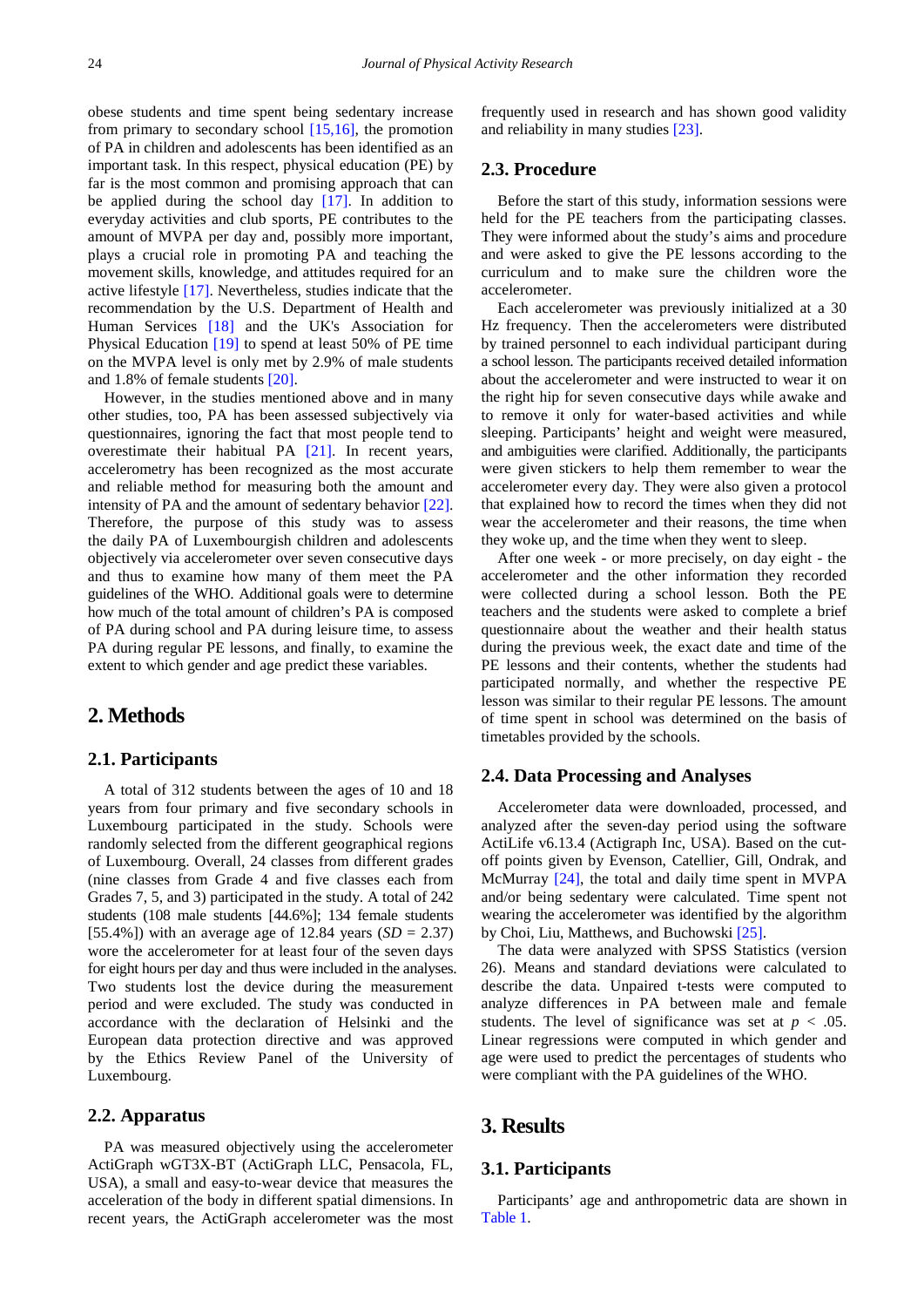<span id="page-2-0"></span>**Table 1. Anthropometric data**

 $M = Mean$ ,  $SD = Standard Deviation$ .

## **3.2. Physical Activity and the WHO Guidelines**

On average, students spent 5.95% of the total time they wore the accelerometer in MVPA, which corresponded to 307.59 (*SD* = 135.76) minutes. They spent 21.15% of the total time or  $1096.31$  minutes  $(SD = 336.10)$  in light activity and 72.90% or 3822.83 minutes (*SD* = 879.37) in sedentary activity. A regression analysis revealed that age

predicted total MVPA ( $\beta$  = -.265,  $p < .001$ ) with the amount of MVPA decreasing with age [\(Table 2\)](#page-2-1). Furthermore, the regression also revealed that gender was a significant predictor ( $\beta$  = -.326,  $p < .001$ ). Male students accrued significantly  $(t(240) = 6.76, p < .001)$  more MVPA minutes ( $M = 367.94$ ;  $SD = 143.56$  minutes) than female students ( $M = 258.95$ ;  $SD = 107.12$  minutes).

On average, the daily time spent in MVPA was 47.75  $(SD = 19.75)$  minutes, which is below the WHO guideline of at least 60 minutes per day [\(Figure 1\)](#page-2-2). Only 62 students (25.6%) accumulated the recommended amount of daily MVPA, namely, 17 (12.69%) female students and 45 (41.67%) male students. A significant gender difference was found  $(t(240) = 7.91, p < .001)$  such that male students ( $M = 57.73$ ,  $SD = 20.51$  minutes) spent more time in MVPA per day than female students  $(M = 39.70, SD =$ 14.90 minutes). Furthermore, the regression revealed that age  $(\beta = -.221, p < .001)$  significantly predicted the average MVPA per day. Thus, the amount of daily MVPA decreased significantly with age.

**Table 2. Linear regression analyses with different dependent Variables and the predictors (Intercept) Gender and Age**

<span id="page-2-1"></span>

| Dependent Variable | Predictor | Unstandardised<br>B | $\rm SE$ | Standardised<br>Beta | t        | p       | $R^2$ |
|--------------------|-----------|---------------------|----------|----------------------|----------|---------|-------|
| <b>Total MVPA</b>  |           |                     |          |                      |          |         | 0.257 |
|                    | Intercept | 682.483             | 44.434   |                      | 15.360   | $-.001$ |       |
|                    | Gender    | $-91.190$           | 15.531   | $-0.335$             | $-5.871$ | < .001  |       |
|                    | Age       | $-18.165$           | 3.258    | $-0.318$             | $-5.575$ | < .001  |       |
| Average daily MVPA |           |                     |          |                      |          |         | 0.282 |
|                    | Intercept | 102.196             | 6.350    |                      | 16.094   | $-.001$ |       |
|                    | Gender    | $-15.737$           | 2.220    | $-0.397$             | $-7.090$ | < .001  |       |
|                    | Age       | $-2.336$            | 0.466    | $-0.281$             | $-5.018$ | < .001  |       |
| % MVPA in ST       |           |                     |          |                      |          |         | 0.231 |
|                    | Intercept | 10.972              | 0.794    |                      | 13.821   | < .001  |       |
|                    | Gender    | $-1.801$            | 0.279    | $-0.395$             | $-6.455$ | < .001  |       |
|                    | Age       | $-0.196$            | 0.059    | $-0.204$             | $-3.328$ | < 0.01  |       |
| % MVPA in LT       |           |                     |          |                      |          |         | 0.247 |
|                    | Intercept | 14.820              | 1.2034   |                      | 13.17    | < .001  |       |
|                    | Gender    | $-2.273$            | 0.4026   | $-0.338$             | $-5.65$  | < .001  |       |
|                    | Age       | $-0.294$            | 0.0953   | $-0.207$             | $-3.09$  | < .001  |       |
| Total MVPA in PE   |           |                     |          |                      |          |         | 0.57  |
|                    | Intercept | 22.139              | 3.797    |                      | 5.830    | < .001  |       |
|                    | Gender    | $-4.147$            | 1.324    | $-0.230$             | $-3.133$ | < 0.01  |       |
|                    | Age       | 0.188               | 0.277    | 0.029                | 0.397    | .692    |       |
| % MVPA in PE       |           |                     |          |                      |          |         | 0.178 |
|                    | Intercept | 50.038              | 5.045    |                      | 9.919    | < .001  |       |
|                    | Gender    | $-6.634$            | 1.759    | $-0.259$             | $-3.772$ | < .001  |       |
|                    | Age       | $-1.502$            | 0.368    | $-0.280$             | $-4.086$ | < .001  |       |
|                    |           |                     |          |                      |          |         |       |

<span id="page-2-2"></span>Note: Gender was recoded as  $1 =$  male and  $2 =$  female.



**Figure 1.** Average MVPA/day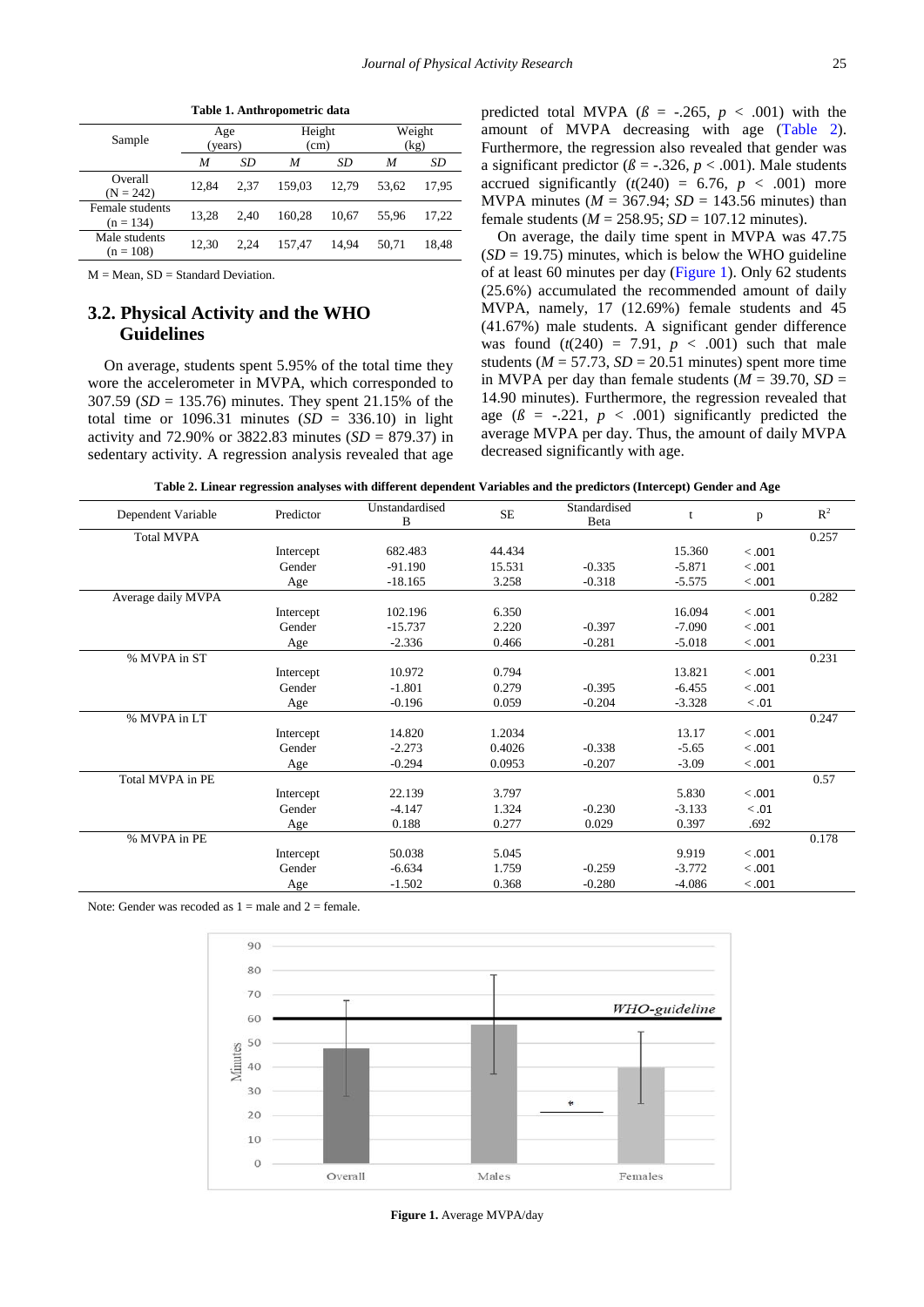<span id="page-3-0"></span>

| Sample<br>(LT&ST/PE) | LT<br>$(min\%)$ |            | <b>ST</b><br>$(min\%)$ |                  | PE<br>$(min\%)$     |          |
|----------------------|-----------------|------------|------------------------|------------------|---------------------|----------|
|                      | M               | SD         | M                      | SD               | M                   | SD       |
| Overall              | 190.66 min      | 110.31 min | 98.37 min              | 40.31 min 2.27 % | $14.21 \text{ min}$ | 8.95 min |
| $(N = 217/187)$      | 5.99 %          | 3.36 %     | 5.70 %                 |                  | 20.02 %             | 12.74 %  |
| Female students      | 151.50 min      | 82.61 min  | 83.90 min              | 35.66 min        | 12.36 min           | 7.78 min |
| $(n = 118/106)$      | 4.74 %          | 2.39 %     | 4.79 %                 | 1.82 %           | 16.45 %             | 10.60 %  |
| Male students        | 237.34 min      | 120.95 min | $115.62 \text{ min}$   | 38.86 min 2.29 % | $16.62 \text{ min}$ | 9.83 min |
| $(n = 99/81)$        | 7.48 %          | 10.04%     | 6.79 %                 |                  | 24.67 %             | 13.81 %  |

**Table 3. MVPA (total and percentage) spent in leisure time (LT), school time (ST), and physical education (PE)**

 $M = Mean$ ,  $SD = Standard Deviation$ 

Note: The percentages refer to the total time spent in leisure time, school time, or physical education.

### **3.3. School and Leisure Time**

Due to missing precise timetables of the participating students of one school, three classes were excluded for the following analyses. Thus, the analyses refer to a reduced sample of 217 students (99 male students [45.6%]; 118 female students [54.4%]).

When the total time was divided into school time and leisure time, 32% of students' total MVPA occurred during school time and 63% during leisure time. This corresponded to 5.70% ( $M = 98.37$ ;  $SD = 40.31$  minutes) of total school time and 5.99% (*M* = 190.66; *SD* = 110.31 minutes) of total leisure time [\(Table 3\)](#page-3-0), whereas 73.99% of school time and 71.90% of leisure time were spent being sedentary. Regression analyses revealed that gender  $(\beta = -.394, p < .001)$  and age  $(\beta = -.191, p < .01)$ significantly predicted the percentages of MVPA that occurred during school time and during leisure time (Gender:  $\beta$  = -.338,  $p < .00$ ; Age:  $\beta$  = -.207,  $p < .001$ ). In school (6.79%) and during leisure time (7.48%), male students spent a significantly higher percentage of time in MVPA (school time: *t*(215) = 7.13, *p* < .001; leisure time:  $t(215) = 6.56$ ,  $p < .001$ ) than female students (school time: 4.80%; leisure time: 4.74%). The percentage of MVPA decreased as age increased in school and during leisure time.

#### **3.4. Physical Education**

Due to the additional requirement that at least one of the valid accelerometer days included a regular PE lesson (no swimming) and the student took part in this lesson, the following analyses refer to a reduced sample of 187 students (81 male students [43.3%]; 106 female students [56.7%]).

On average, PE classes lasted for  $77.14$  minutes (*SD* = 24.77; Range: 35 to 130 minutes). According to the timetable, 20 children and adolescents had PE twice a week and showed valid data in both units. The remaining 167 children and adolescents participated in PE once or showed valid data in only one unit. During PE, students were engaged in MVPA on average for 20.02% of the time ( $MW = 14.21$ ;  $SD = 8.95$  minutes), whereas 46.93%  $(MW = 38.46; SD = 21.64$  minutes) of the time was spent being sedentary. According to regression analyses, gender significantly predicted the total amount of MVPA minutes during PE  $(\beta = -.230, p < .01)$ . A significant difference was detected  $(t(185) = 3.31, p < .01)$ , whereby male students ( $MW = 16.62$ ;  $SD = 9.83$  minutes) accrued more minutes in MVPA than female students (MW  $= 12.36$ ; *SD* = 7.78 minutes). Age was not a significant predictor of the total number of MVPA minutes during PE. Regarding the percentage of MVPA during PE, regression analyses revealed that both gender ( $\beta$  = -.259,  $p$  < .001) and age  $(\beta = -0.280, p < .001)$  were significant predictors, implying that male and female students differed in terms of percentage of MVPA during PE, and the older the children, the less PE time they spent in MVPA. The latter finding was specified by unpaired t-test  $(t(185) = 4.62, p < .001)$ with male students spending significantly more of their PE time ( $MW = 24.67$ ;  $SD = 13.81\%$ ) in MVPA than female students ( $MW = 16.45$ ;  $SD = 10.60$ %). Overall, the recommendation to spend at least 50% of PE in MVPA was fulfilled by 0.5% of the children and adolescents. No female students and only one male student achieved the 50% value of MVPA during PE.

## **4. Discussion**

The purpose of this study was to provide an objective assessment of the daily PA of Luxembourgish children and adolescents and to determine the extent to which the PA recommendation of the WHO has been met. Most previous studies have measured PA only subjectively via questionnaires, and thus, it was important to collect objective data for the first time because it is known that subjective and objective data do not necessarily agree with each other [\[21\].](#page-5-14) According to previous investigations in Luxembourg [\[12,14\],](#page-5-6) the PA of children and adolescents is not sufficient when compared with the recommendation. As we found that only 12.69% of the female students and 41.67% of the male students accumulated the recommended 60 minutes or more of MVPA per day, the previous results of Bös et al. [\[14\]](#page-5-8) and the HBSC study [\[12\]](#page-5-6) were essentially confirmed. With a total of only 25.6% of the participating children and adolescents meeting the recommendation, the situation in Luxembourg is worse than, for example, in Germany, where Kettner et al. [\[26\]](#page-5-19) found that 48% of the children are meeting the guideline. The results of this study are slightly better than the reported data by Guthold et al. [\[13\],](#page-5-7) where 20.8% of the Luxemburgish children and adolescents are sufficient active. However, these results are based on subjective data.

Across Europe, only 20% of children and adolescents achieve the recommended 60 minutes of MVPA per day [\[27\].](#page-5-20) Thus, the results of this study are even slightly better than the European average.

In this study, the average method was used to analyze the MVPA per day. Janssen and LeBlanc [\[28\]](#page-5-21) pointed out that to maintain good health, at least 60 minutes of MVPA every day might not be required, and therefore, they suggested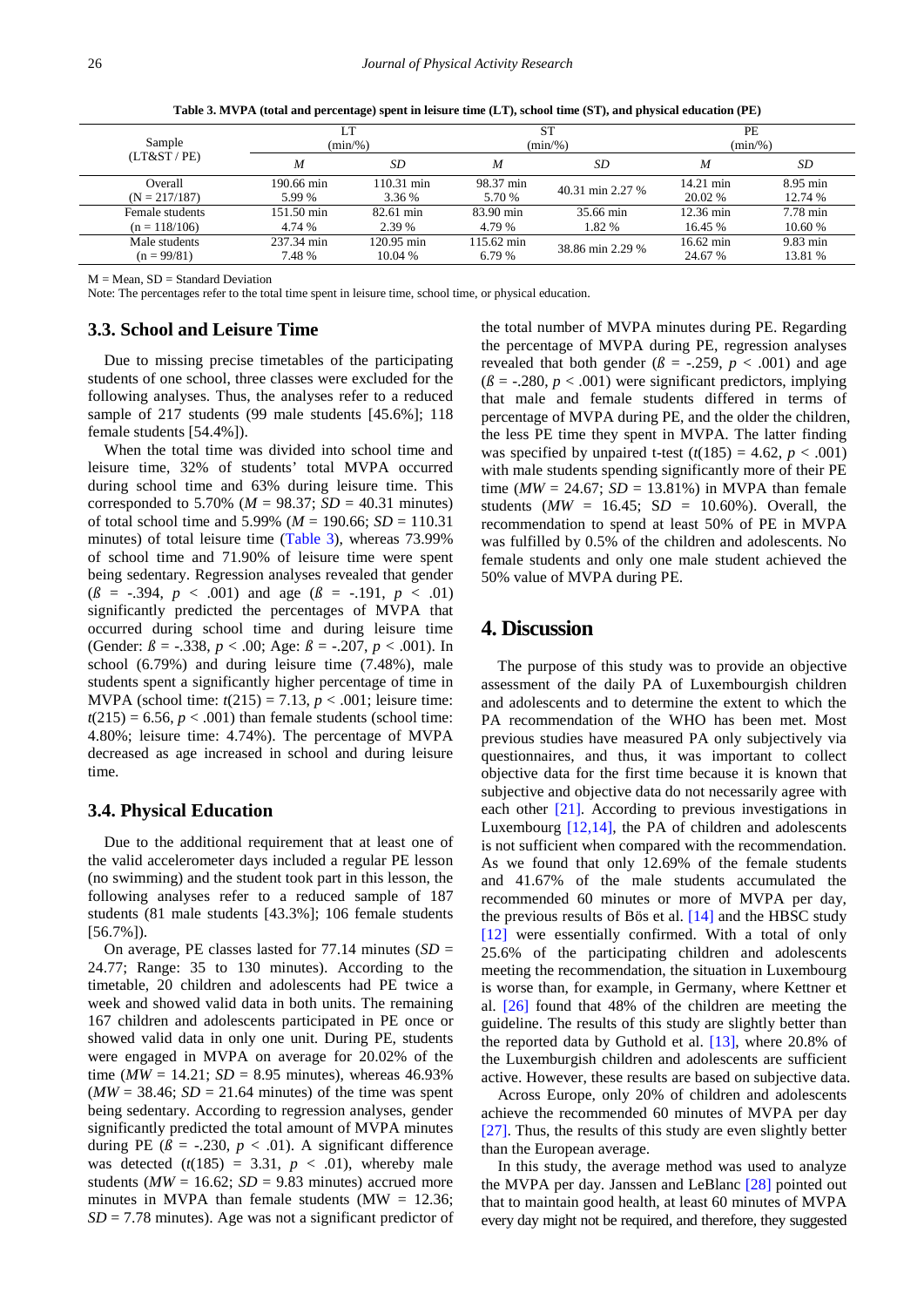that an average would be appropriate for calculating the prevalence of children meeting the PA guidelines.

Another aim of the study was to determine how much of children's total PA time was composed of PA during school and leisure time. According to our data, the MVPA levels of children and adolescents in Luxembourg are mainly accounted by leisure time activities, a finding that is in accordance with other studies  $[29]$ . It has to be taken into account that school time also includes breaks and lunchtime. Because of different lengths of break times even within one school, no differentiation was made in this study. Likewise, the ways in which children commuted to and from school were not included in the school time, which could be discussed further because previous studies have also suggested that engaging in active methods of transportation contribute to overall P[A \[30\].](#page-5-23)

Another aim was to observe the amount of time children spent engaged in PA and the level of PA in PE classes and determine whether the corresponding 50% recommendation was met. Overall, the students participating in this study spent 20.02% of a regular PE class in MVPA. Only one student was found to meet the guideline. This result is similar to other studies, but this represents an even lower proportion than found, for example, by Mooses et al. [\[31\],](#page-5-24) who computed a little less than 34% of MVPA time during PE. It should be considered that the PA during PE also depends on the curriculum and not every content (e.g., Yoga and TRX) could be measured well by the accelerometer. However, during the survey only a few classes performed corresponding activities in PE and in most PE classes, common and easily measurable sports such as ball games, running, etc. were carried out. The potential of schools and PE classes to provide (and promote) regular PA has apparently not been fully exploited yet but indicates that more attention should be paid to the content and the quality of PE lessons to achieve the recommended 50% of MVPA per lesson [\[19\].](#page-5-12)

Finally, the impact of gender and age on all measured variables was also examined. For all variables, the female students accrued significant less PA than the male students. Overall, 12.69% of the female and 41.67% of the male students achieved the 60-minute daily PA guideline, which is a clearer gender gap compared with the HBSC study (21% of the female students and 34% of the male students) and with global results (15.3% of the female students and 22.4% of the male students), but the fact that girls are less active than boys is consistent with previous findings [\[13\].](#page-5-7)

The daily amount of MVPA decreased with age, and the amount of MVPA accrued during school and leisure time decreased just like it did in PE. These results confirm the tendency from previous studies that both daily and in-school PA levels decrease with age [\[32\].](#page-5-25)

A limitation of the study is that some sports (e.g., swimming) were not included in the analyses because children could not wear the accelerometer during this kind of exercise. Furthermore, although ActiGraph accelerometers are demonstrably suitable for validly measuring the PA of children [\[33\],](#page-5-26) there are some activities that are not well-detected (e.g., cycling), and thus, the children's actual PA levels could be underestimated. Another aspect to be considered is that although the schools were chosen randomly, organizational aspects and the volunteer of the PE teachers were decisive in the selection of classes. Nevertheless, the classes were well distributed to represent the Luxembourgish students and in addition, the entire classes were measured, not individually selected sportive or non-sportive students.

# **5. Conclusion**

With this first objective assessment of PA, we detected that most of the children and adolescents in Luxembourg do not meet the WHO recommendations for PA; more precisely, only one quarter of them are physically active for at least 60 minutes per day. Because most of the PA takes place during leisure time, there is even less PA in school. Therefore, schools should put more effort into creating an environment that supports and facilitates the PA of children throughout the school day to increase their daily MVPA. Since there have already been projects to increase the PA in Luxembourgish schools (Clever move and Active Learning in Luxemburg), it would be conceivable to conduct further studies which complement these programs by measuring objective PA.

Furthermore, a more detailed analysis of students' after-school time, including any participation in organized sports, should be conducted.

Considering the gender differences found not only in this study, it seems reasonable to also develop PA programs that particularly refer to the needs and goals of girls. Given that there are age effects in all areas, meaning that older students are less active than younger students, it would also make sense to develop specific programs for older students to increase their MVPA levels too.

## **Acknowledgements**

We thank all the schools, teachers and children who participated in the study. We also thank SCRIPT (Service de Coordination de la Recherche et de l'Innovation pédagogiques et technologiques) and APEP (Association des Professeurs d'Éducation Physique a.s.b.l.) for assistance in organizing this project.

# **Funding Source**

The study was funded by the University of Luxembourg [Internal Research Projects] under the grant Physical Activity Behavior of Children and Youth in Luxembourg: The Role of Physical Education [IRP17-PALUX].

# **Declaration of interest statement**

No potential conflict of interest was reported by the authors.

## **References**

<span id="page-4-0"></span>[1] Poitras, V.J., Gray, C.E., Borghese, M.M., Carson, V., Chaput, J. P., Janssen, I., Katzmarzyk, P.T., Pate, R.R., Connor Gorber, S.,